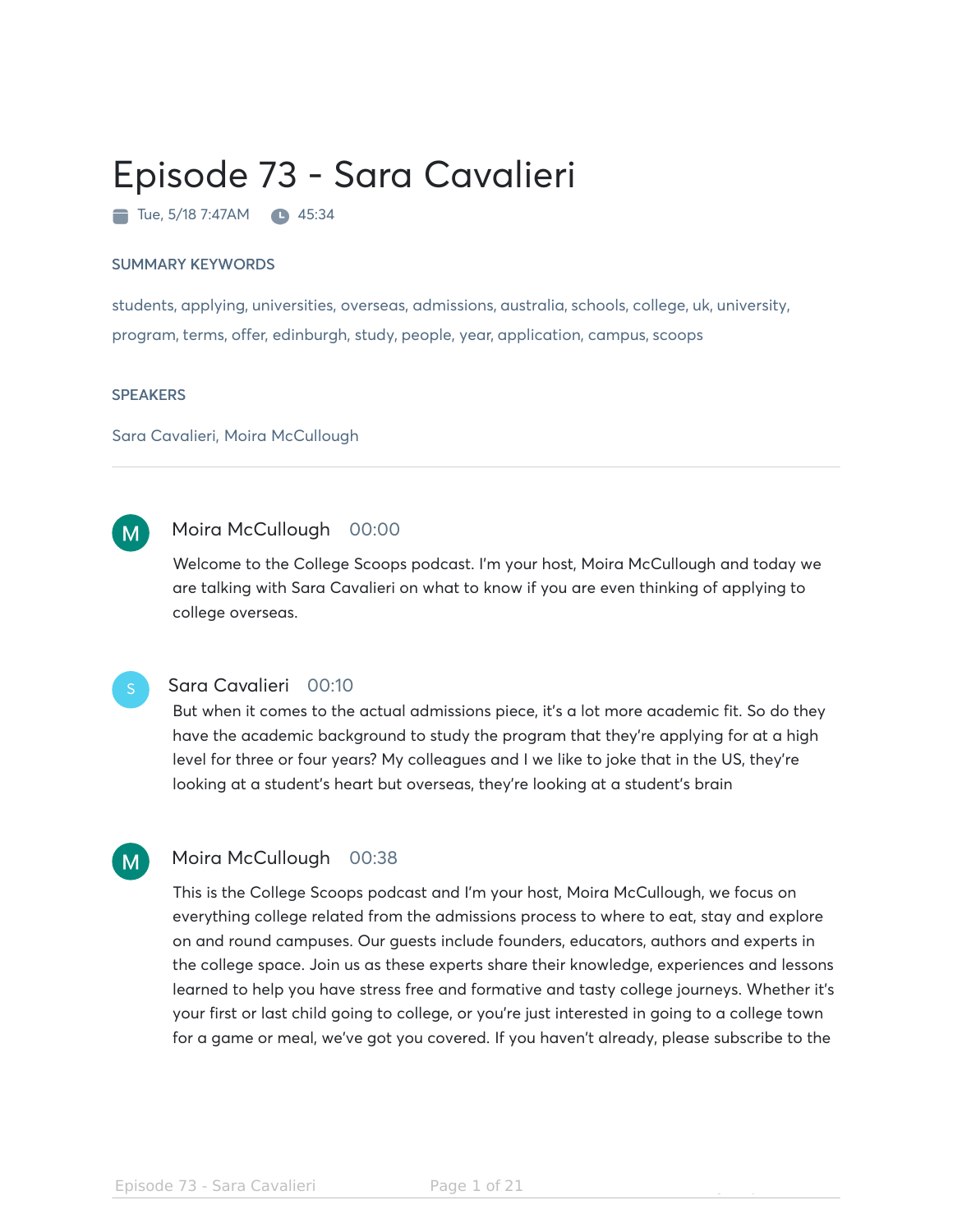College Scoops podcast to get the inside scoop, send everything college related, and leave us a review. Thanks to all of our sponsors partners in the entire College Scoops Ambassador team for helping us bring valuable content to our community. If you would like to support college scoops as a sponsor, please head over to patreon@patreon.com/collegescoops and sign up as a sustaining listener, insider or Deluxe sponsor. We have exclusive benefits for our members free ebooks and even a College Scoops care package. Sara Cavalieri is the founder of College Apps Abroad and is a San Diego based educational consultant specializing in helping students apply for college or graduate programs overseas in places like the UK, Ireland, Australia, New Zealand and beyond. She has more than 10 years of experience working in international recruitment and admissions for some of the world's top universities, including the University of Edinburgh in the UK, and the University of New South Wales in Australia, with first hand experience as an international student herself. She also spent a decade studying living and working on four different continents, and is a huge proponent of international education. Welcome to the College Scoops podcast Sara, thank you so much for joining us today.

Sara Cavalieri 02:30

Happy to be here. Thanks.

### Moira McCullough 02:31  $M$

Well, we met at the HECA conference, which was really nice. I always end up meeting so many nice people. And it's, even though you're not in person, we were able to meet each other face-to-face. And then I kind of was traveling through all your memories. Like as you were describing what you do and how you studied overseas. I felt this immediate connection. I'm like, wait a minute, I want to talk to you offline about so many things. But I know with so many students applying to colleges overseas now that our audience would greatly benefit from your expertise. So that is why you're here today.

### Sara Cavalieri 03:08

Yes, I'm really happy to share. It's been a long journey. For me, I feel like I've lived 10 lives in 10 years. So happy to share any info again,

### Moira McCullough 03:15  $M$

I studied abroad as well. But what led you to what was the impetus for you studying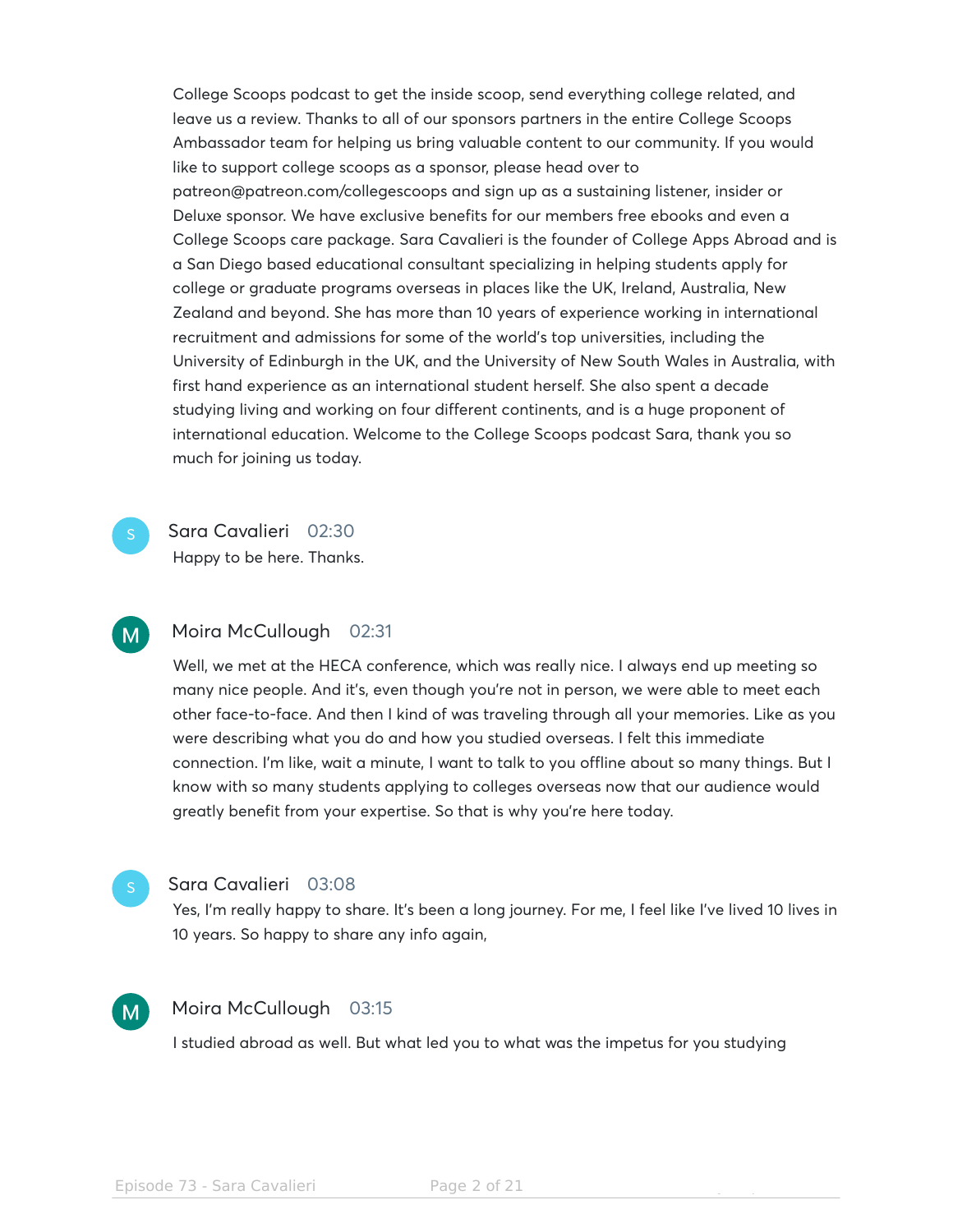abroad? And then continuing that journey by working over there for international colleges and universities?

### Sara Cavalieri 03:27

Yes, how much time do you have? It's a lot. I'll give you the cliff notes, basically. So I grew up in Cincinnati, Ohio, kind of a sheltered life. You know, a lot of people in the Midwest don't have passports. So for me, I think it was my aunt took me to London when I was in high school. And I realized that there's a whole world out there waiting to be discovered. Having said that, I didn't even think that I could go to college overseas at that stage. So when I was applying, I just you know, did the normal thing ended up at Ohio University to study journalism. But while I was there, I happen to go to a study abroad fair and realize that I could do part of my degree overseas, and not lose any time and have those credits transferred back. So I ended up at Adelaide, Australia. And while I was there, my study abroad advisor from Ohio, flew over to visit the campus and meet with the, with the university there and check in with the students. And I remember thinking, Wow, that is so cool. She gets to travel for work, like what a dream job and internationally as well. So I didn't really think too much more of it. At that stage. I was kind of, you know, on the path to becoming a sports reporter, which was like my two passions at the time of sports and writing. So I graduated, realize that I preferred watching sports without having to write an article and be under pressure. So I was like, I don't think this is really for me, decided to go to law school. Maybe I'll be a sports agent. And then the summer before I had gotten accepted to a few different law schools the summer before I thought to myself, I don't know if this is really what I want to do. So I decided to take a gap year in Ireland and the UK just to kind of explore my interest in do more travel and meet new people. And then while I was there, I was like, why don't I work in, in education, international education. I mean, that's a dream job to be able to help students to kind of have a similar experience to what I had. So came back to the US started applying for masters programs overseas ended up back in Australia in Sydney to do a Master of Education. And I ended up staying in Australia for five years after that working for various universities and recruitment and admissions happened to meet a Brazilian while I was there and moved to Brazil with him and got married and lived there for four years, but continuing to work for the University of Western Australia while I was there, and then ultimately moved back to the US in 2018, to work for the University of Edinburgh as our regional rep in the US. And then after all that experience in mind, I thought, why don't I become a consultant because I've worked for UK universities, for Australian universities, I've lived in so many different countries, so why not kind of bring all that knowledge together and help as many students as I can. And here we are today.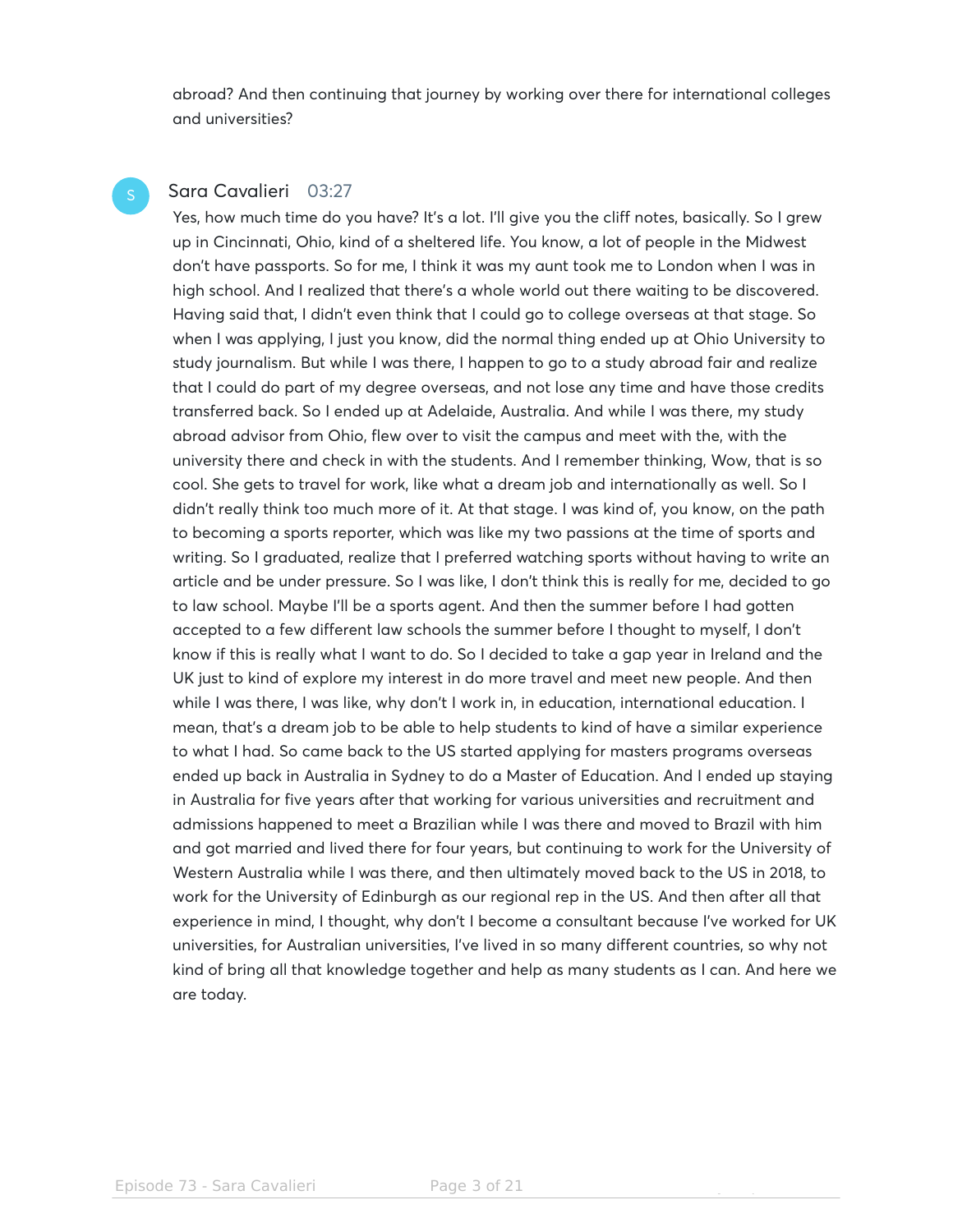### Moira McCullough 06:01

In San Diego, no less. So another really great area, I really place it many, many people would love to be able to live visit or work in.



 $M$ 

### Sara Cavalieri 06:12

my husband was like, we're not moving to Ohio. He's from a warm climate, he needs a beach. And also San Diego happens to be the sister city of Perth, Australia, which is where I spent most of my time. So it was like the closest I could get to being in Australia without actually being there.



### Moira McCullough 06:27

Okay, I love that. That's right. When when we first met as well, I mentioned that my son was studying overseas in Sydney. And unfortunately, he had to come back and it was maybe three days before we were supposed to go over and visit him and I had these grand plans of like, everything I was in a pack into that two weeks, but it's so disappointing. And I never knew sister city like There you go, you've learned something new every day, San Diego and Perth. Yeah, I'd love this. I'm traveling that then again, my mind is already off and I have 10 more questions. Oh, my goodness. So in terms of when you were actually working at University of Edinburgh, in the States, like what are some of the things that you looked for? from students that expressed a desire to study overseas? Because there's so many I mean, culturally, there's so much to think about academically and then planning that admissions aspect. But what were some of the things that you would look for in candidates and also recommend to candidates who are looking?

### Sara Cavalieri 07:33

Yes, I think there's two sides of it. One, I can always usually tell when I'm speaking to students, whether they would do well, studying overseas for an entire program and, and that students that are quite independent, quite self motivated, confident, that's not to say that students who aren't confident won't do well, but it's a big deal to be placed into a different culture where you're not familiar, those students that kind of already have that sense of independence tend to do well off the bat. But when it comes to the actual admissions piece, it's a lot more academic fit. So do they have the academic background to study the program that they're applying for at a high level for three or four years, my colleagues and I, we like to joke that in the US, they're looking at a student's heart, but overseas, they're looking at a student's brain. So they're pretty much just concerned about, do they have the right testing scores that are at GPA and the right prerequisite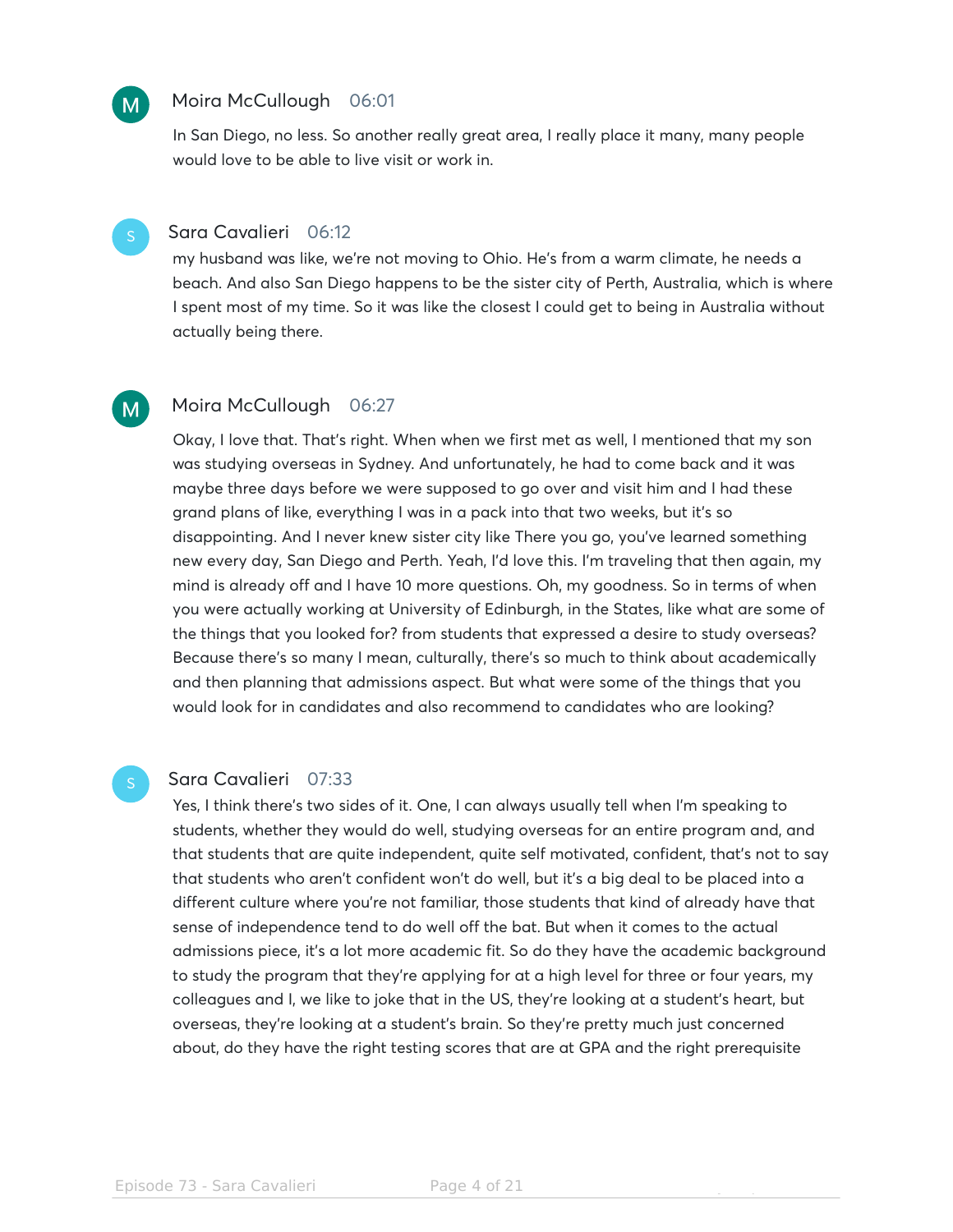subjects to to get into that program. And that's basically because degrees are shorter, though, in most cases, there is a three year degree, Scotland's a little bit different, it's four years there, but there aren't any general education requirements. So you don't have those kind of first two years of the broad education to make sure you're still kind of interested in your subjects overseas, you're jumping straight into your field and graduating faster. So the universities want to see that you are passionate about the area. So you've, you can demonstrate that you took some subjects at a higher level, so like a PS or the IB curriculum, and that you'll be able to do well academically in that program.

#### Moira McCullough 09:08  $M$

Okay, so there's a lot there to unack. So the first thing is culturally, and I can totally appreciate that in terms of even in colleges, as a parent of three kids going through it. We fall into the trap of buying a school that we think our students would love and then you really have to sit back and say, wait a minute, is this the right fit for them? And to your point, when I studied it overseas, I remember I stayed with the host family in France and I could not speak fluent French to them. And so the level of French that I was at, and living with the French family. I felt like I wanted to quit after the first week and it took a lot of you stuck it out right? I did and dinner time was really interesting. Yeah, I didn't have a glass of water for I think the first week because I had to ask for you know that type of thing. But you're right in terms of a when you're in missions, looking at the student to make sure it is really their choice and that they want to go and they have a curiosity of learning of culture of different people. And that they know it's going to be challenging. So that's a cultural fit. But then academically, so you mentioned so many things, because a lot of people wouldn't know that Scotland's a four year program, but other programs are three year. And also, you're going for specific major or program of studies. So to your point, it's not like a liberal arts over here. If you want to study engineering, it's very specific track. Is that correct?

### Sara Cavalieri 10:34

Yes, exactly. And there are a few liberal arts programs popping up in the UK, just because I think a lot of universities realize it's hard for a student of that age to determine their career and their future. So the other thing that I would suggest is, you know, for students that really don't know what they want to study is having a look at an American University abroad, because they offer the liberal arts curriculum, but anywhere else, you're applying directly to a program and not the overall University. So a lot of schools have individual admissions teams for that faculty. So they're looking for those very specific things. So if you're applying to engineering, as you said, they're wanting to see prerequisite calculus, those prerequisite subjects that prove that you're ready for a program at this level.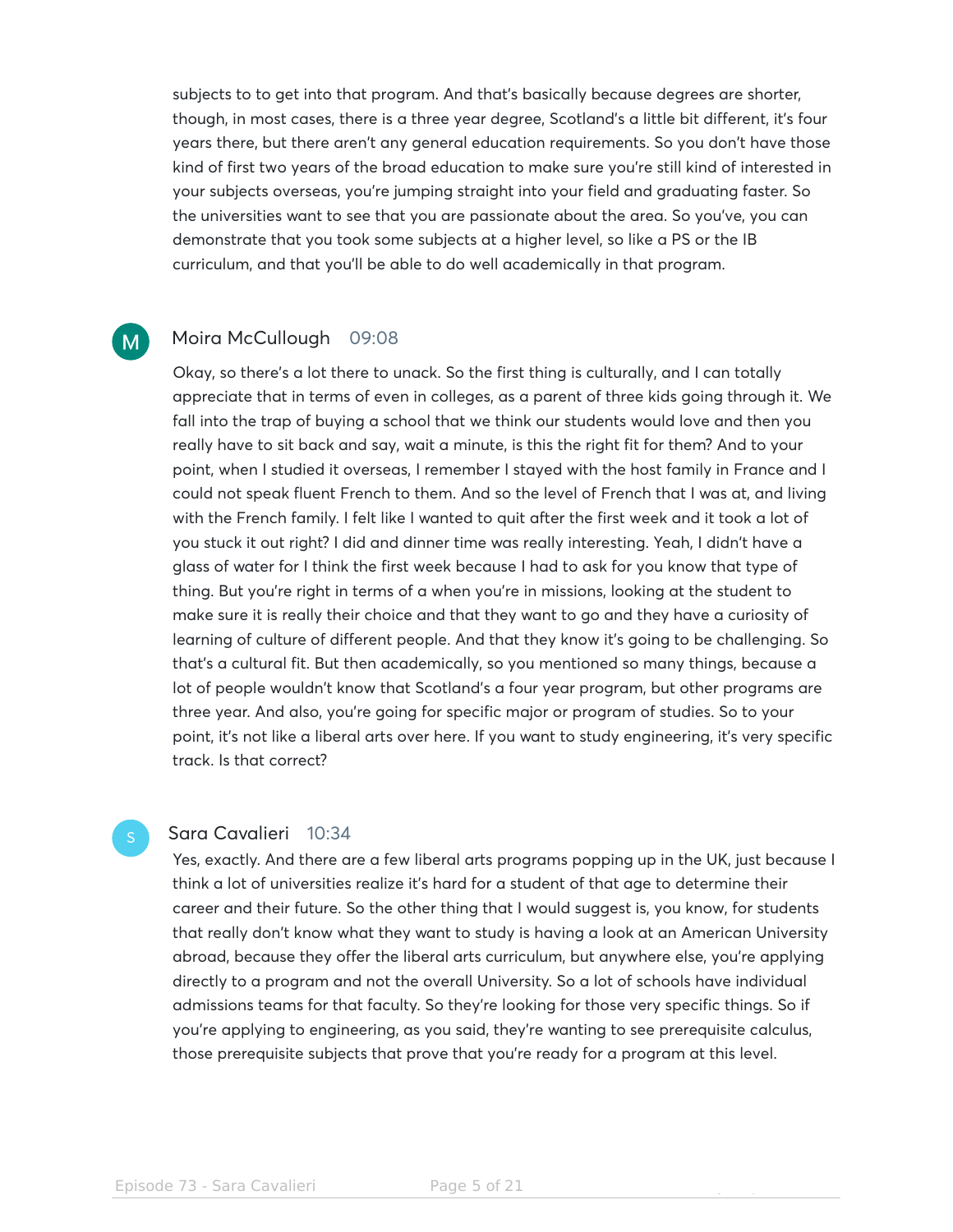## Moira McCullough 11:18

 $M$ 

 $M$ 

So let's look at Edinburgh and University of St. Andrews. Those are popular kind of places that a lot of students go to. What are the normal tracks that students are in Americans that are going to those schools? What typically do they apply to?

### Sara Cavalieri 11:33

A lot of humanities, I would say, like international relations, history, politics, computer science is really growing, it's become really competitive program at Edinboro informatics as well. But I would say by and large, it tends to be the humanities based subjects.

### Moira McCullough 11:49

So if you're applying there, for humanities, you're saying, okay, it's either you're accepted or rejected. It's not as if you go into the wait pool of candidates, correct.

### Sara Cavalieri 12:00

There's no kind of waitlist, they might offer you an alternative programs, let's say international relations is full, they do get a lot of applications for that program, they might offer history. So it's slightly similar, but different enough to where you could be made an alternative offer, there's no waitlist option like to see if students accept or not quite different.

# $M$

### Moira McCullough 12:21

So that's the first thing. So you're looking at culture first, then you're looking at program of study in terms of testing, and the other aspects of the college application that are different from the US. Can you walk us through that please?

## Sara Cavalieri 12:34

Yes. absolutely. Most universities aren't test optional. We saw a lot of US universities go that route during COVID. Unfortunately, it hasn't been the same overseas, just because a lot of universities view the US high school diploma as not equivalent to their local system. So students need to have testing, in order to prove that they're ready to study at that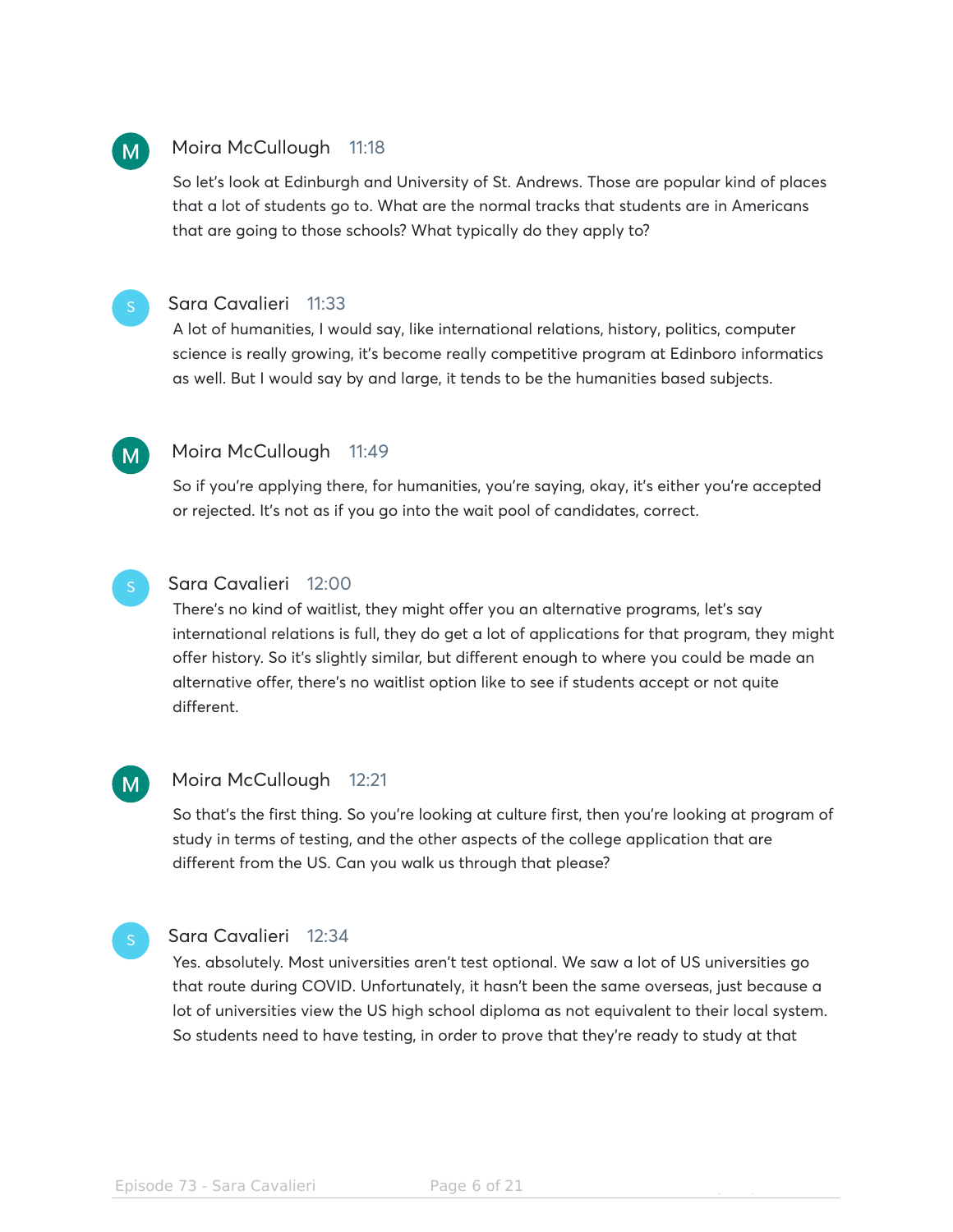level. It really depends on the country. So Australia, New Zealand, for example, it's pretty much just an sh T or AC T, a lot of times they won't look at your GPA. There's no essays, there's no recommendation letters, a lot of times it's a free application, and you're hearing back within a couple of weeks. So I would say very easy application process there. In the UK, it's slightly different. So there's a much bigger emphasis on AP exams. In the past universities were considering si t Subject Tests in place of those APS. But unfortunately, the LSAT Subject Tests are no more I know, a lot of us counselors were really happy when those when it was announced that those were going away. But for me, I was like, Oh, no, this is not good. Because you know, a lot of people don't have access to AP's or they realize too late in their degree that they want to apply to the UK and, and there's no way to get those AP's, they either wouldn't be accepted, or they would have to do what's called a foundation year, which is basically a year of prep, in order to get admitted to the actual program. But a lot of students, they don't want to do the foundation here. They just want to go straight into the program. So they're very disappointed to find out that they did need a piece. But a lot of universities will also look at SAT or ACT in addition to AP's. But generally if you have three AP's, that's enough to get into a university in the UK.

#### Moira McCullough 14:16  $M$

Okay, so a couple things one, the testing optional that has now been extended for many schools, that's not an option at all.

### Sara Cavalieri 14:24

It is that some some universities that have a big presence in the US that have recruited a lot of us students in the past, they have been able to be more flexible recently to go test optional, but it is I could probably can't count on two hands, the number of universities that are would just look at your GPA. But I have seen a trend to universities, looking more at honors classes in place of one AP so potentially students could have two AP's plus an honors class. It really just depends. It's a case by case basis from university to university and even within the university, each particular program has their own entry requirements. So it's basically a program level sometimes.

#### Moira McCullough 15:07  $M$

You were the University of Edinburgh rep. So I'm an interested in humanities or something? Do you put prospective families in touch with different admissions representatives of that program that they could talk to other interviews that are offered at all?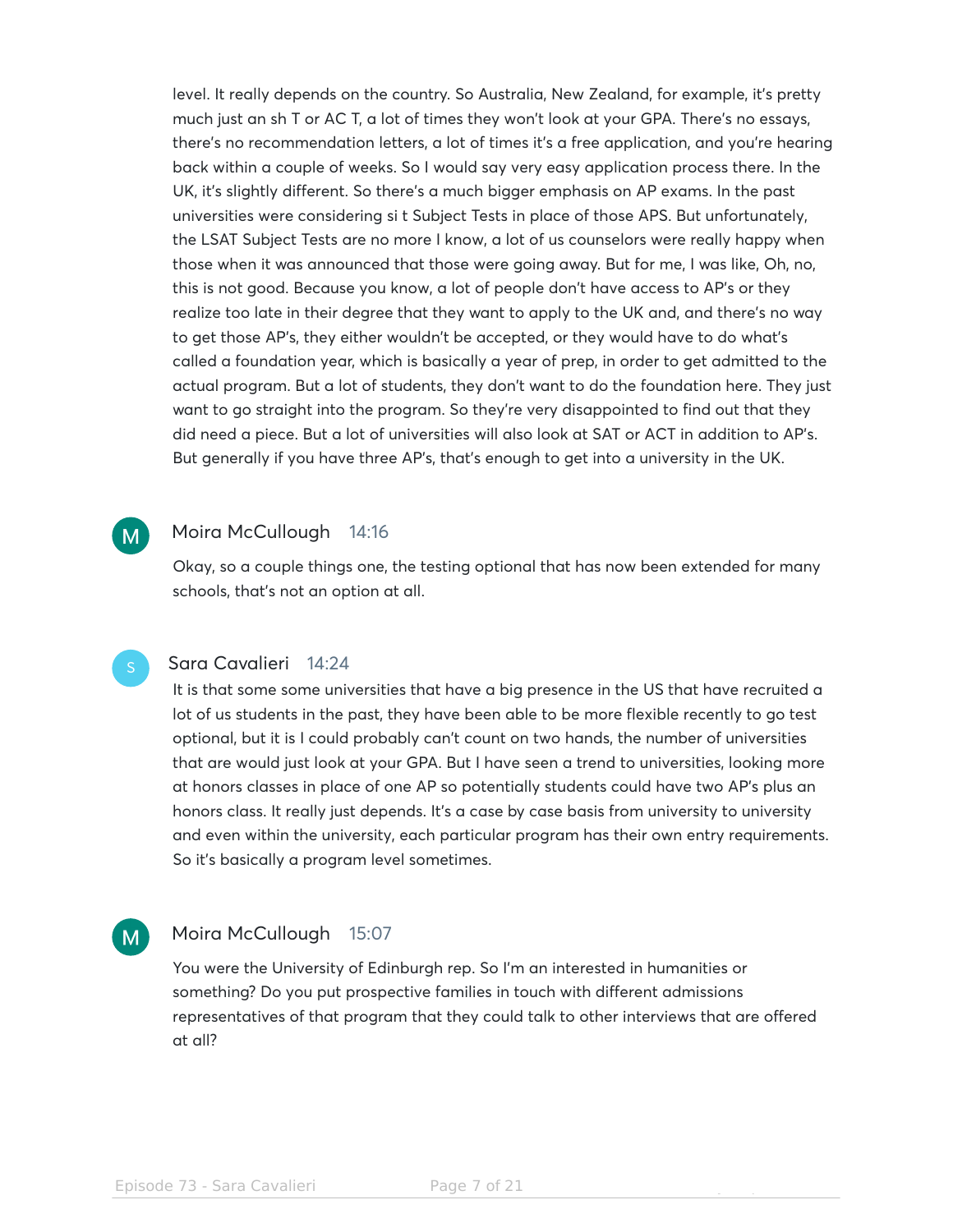### Sara Cavalieri 15:22

Edinburgh, for example, there's a rep based in the US. There used to be an office in New York as well. The North American team is fantastic at making sure that the process is transparent for students. So all the entry requirements are on the website. And this is the case for most of the universities as well. But if there's a question, you can reach out to the North American team, and they'll let you know whether a student has a good chance or not. They can also contact admissions directly, there's a specific admissions email. Yeah, I think a lot of people are kind of afraid to reach out to the reps themselves. But that, you know, there isn't a such thing as demonstrated interest overseas. So they're not kind of keeping track of how many times you contact them. If you set up a zoom call with with one of the reps. It's not an interview. So it doesn't affect your admissions at all. It's really just a fact finding mission. So in terms of interviews, there's really only introduced for the really competitive programs like veterinary medicine, medicine, that sort of thing. But everything else, it's just a straight application, in which the most important things are your academic. So you're testing your personal statement and the reference. So those three things,

#### Moira McCullough 16:28 M.

All we've been hearing here is, you know, demonstrated interest how many times you can get on that website,

 $M$ 

### Sara Cavalieri 16:34

can save so much time, like I still encourage students to go to the virtual affairs and try to get as much information as they can. So they can make an educated decision. A lot of students can't visit campuses as well, but not having that pressure of having to engage with everybody at the same time. It's quite relieving.

### Moira McCullough 16:54

Absolutely. And then they have everything online so it's clear in terms of what the criteria is for applying. But you mentioned something earlier, in terms of the response time, is it a rolling application process?

### Sara Cavalieri 17:09

So in most cases, universities overseas do have rolling admissions, it really varies. So like I said, with Australia, New Zealand, they're pretty quick at getting back to students in the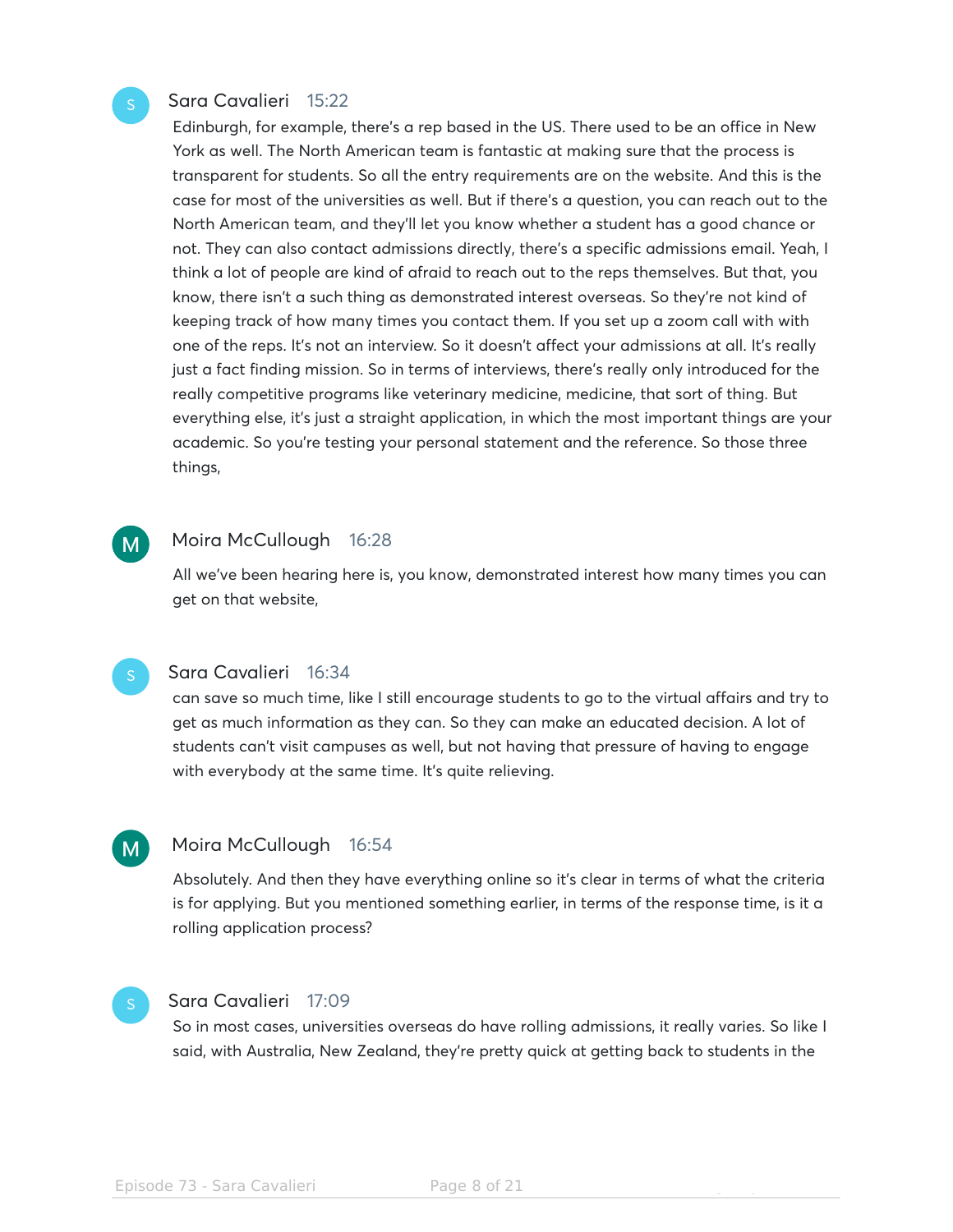UK, it depends on the university. I know this year with COVID. And you know, a lot of staff and working from home, it wasn't as quick as usual. So the application in the UK opens in September, I always encourage students to apply in September, when admissions isn't as busy and chances are, they would have their offers before Christmas, maybe weeks even sooner than that. But definitely for American students you want to apply before January 15th. That's kind of the equal consideration deadline, it means that if you apply your your application will definitely be considered. After that a lot of programs tend to close and they won't accept more applications. Technically, you can apply up to the end of June. But again, a lot of those programs may already be closed.

#### Moira McCullough 17:59  $\mathsf{M}$

Okay, so that is something that really when you're working with students now, in your current educational consulting role, again, different criteria and mindset, you need to really think about this Junior spring, and then by the summer, get everything ready. So that September you're applying and the good news is you could be done if it all works out. Exactly. Before anyone else has applied to ED.

# $\beta$

 $M$ 

## 18:24

Yes, I try to get the students to front load as much of the work as they can. So with my junior class, now, we're kind of finalizing the list of colleges that they'll apply to with the UK, you can only apply to five choices. So it's a little bit different than in the US where students are applying for 20 schools sometimes. And then over the summer, I think it's a really good idea to just kind of work on that personal statement, get that finalized, so that when applications open in September, everything's ready to go.

### Moira McCullough 18:51

Can you walk through for us - when you say the UK, you're only allowed to apply for five? That is a single application platform.

### Sara Cavalieri 19:04

Absolutely. So in the UK, the platform that you apply through is called UCAS It's basically like the comment app for the UK. They just revamped it for this year. So it's a lot more user friendly. I think a lot of people got confused in the past because it wasn't very pretty. And some of the terminology wasn't international student friendly. So with UCAS, you get to apply for five choices. That's it. Whether it's three choices at Edinburgh or two choices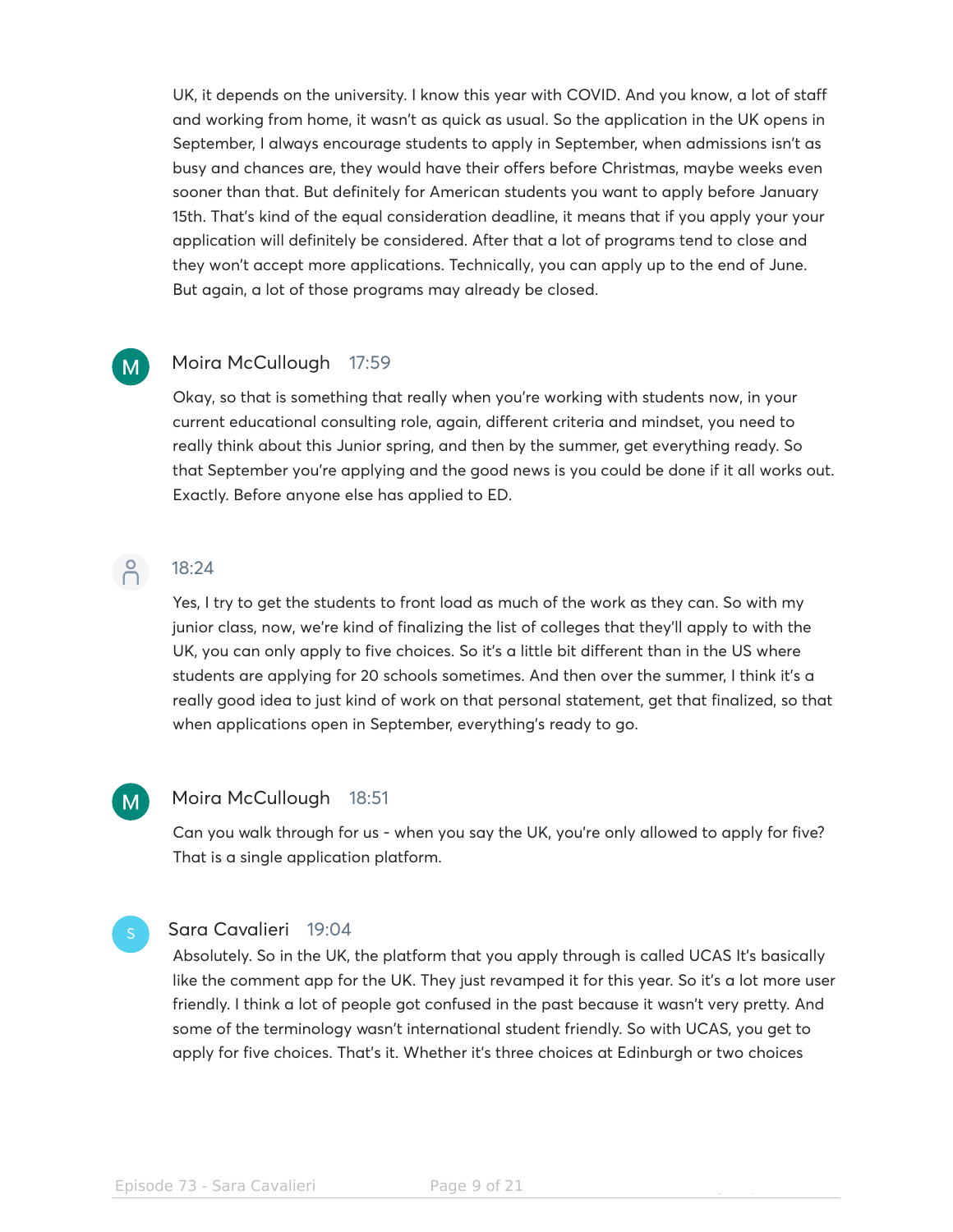somewhere else, you only get five choices in total. So you do have to be a little bit focused in terms of what you're applying for. The other tip, I would say is you'd want to apply for programs that are similar, because you only get one personal statement, which is kind of nice, you know, for students in the US that have loads of supplementals to write and, and this essay, not essay, there's only one essay for for the UK and it's it goes to all five choices. So with that as well. You wouldn't want to say oh, I'm really in didn't plan to Edinburgh because then St. Andrews is going to read that like, okay, she really doesn't want to go here. So I love this system. I think it's great. A lot of times people get intimidated by it. But I think it's it's a lot easier than applying in the US.

#### Moira McCullough 20:13  $M$

Well, I think it's almost like you're sharing who you truly are. And it's more about expressing okay, here's what Sara is all about. And this is what makes you a curious learner. And this is what you're looking for overall, both in and out of the classroom, versus cut and paste some general info. Maybe it's more authentic or genuine as the essays for certain schools you're just tweaking just because you think they might want to hear what you say XYZ for this particular University. So I think it's a more organic and more honest.

### Sara Cavalieri 20:47

Yes, it's almost like a letter of motivation, in a sense that you're talking about why you're passionate about the subject area, and not why you're really unique as a person. The other thing, I guess, with admissions that's quite different is that extracurriculars don't really come into play. It's not something that's as big overseas, unless your extracurricular is relevant to the degree that you're applying for. The example that I usually give is for a student that's applying to a medicine program, and medicine can be applied for straight from high school. So another difference there, you wouldn't want to talk about how you're the world's best piano player, unless you could directly link, the fact that playing the piano gives you dexterity that will help you as a surgeon or something like that. So you really have to link everything to the field that you're applying for, and why you're passionate about that area.

### Moira McCullough 21:34  $M$

So when you mentioned something about applying to Edinburgh you're allowed five, is that five schools or programs? So I could apply to three different programs at Edinburgh. And then I'm only allowed two more applications because their applications for programs exam, not necessarily school specific.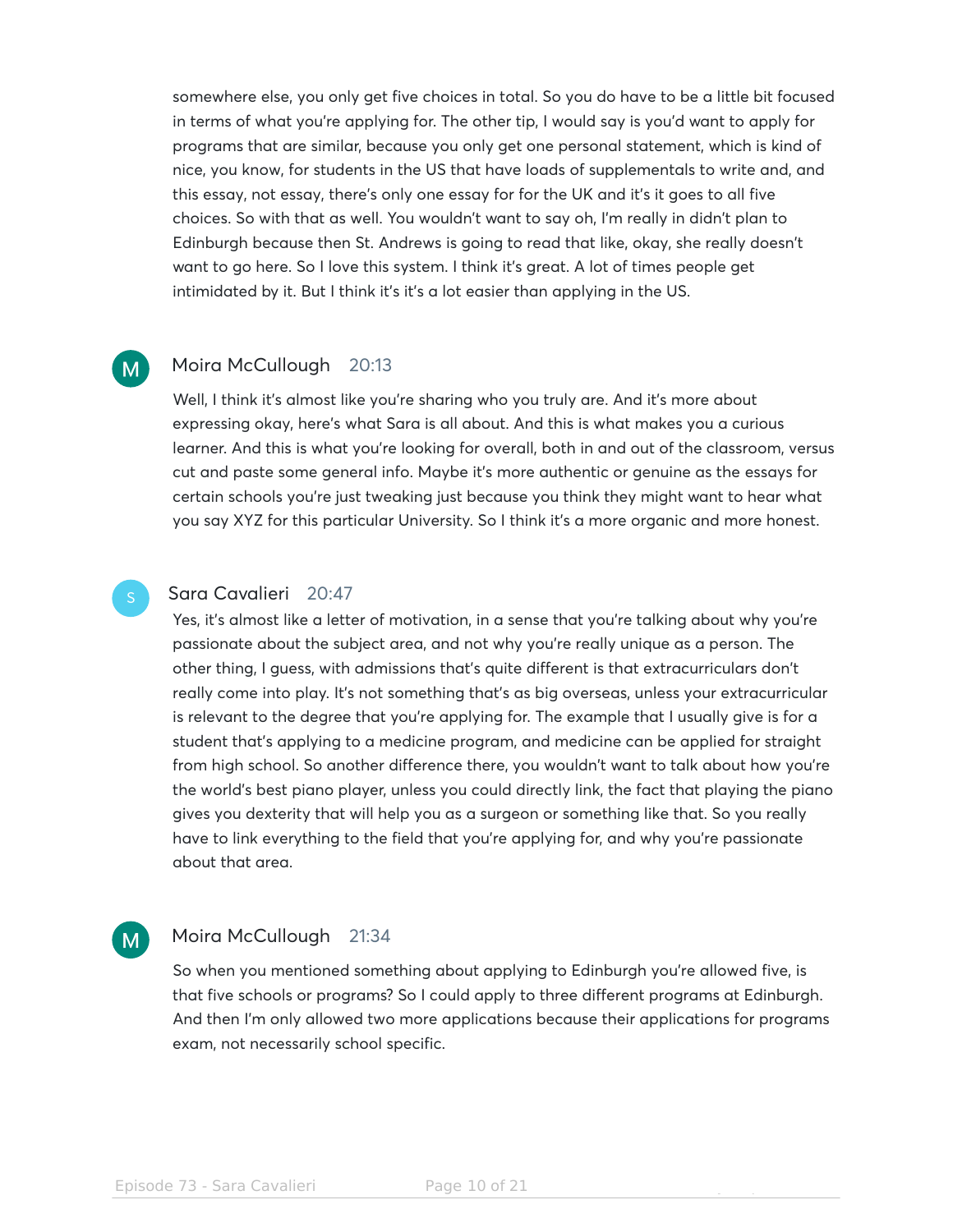### Sara Cavalieri 21:56

Yes. And I don't recommend applying for more than one program at a school just because like I said, it's a lot of times it's about keeping communication lines open with the admissions office. So let's say you didn't get accepted to that program, get in touch with them say, is there an alternative program that you would consider me for sometimes they automatically just do that and give you an acceptance letter to a different program? Already? So I don't recommend wasting the choices on three Edinboro programs, I think it's better to try five different schools and just kind of expanding your chances there.

### Moira McCullough 22:30

Absolutely. That's for the UK. So Australia is that different, like if you were applying to New South Wales, where you used to work and University of Sydney - two separate?



 $M$ 

 $\mathsf{M}$ 

### 22:40

So there's no central portal in Australia so you're applying to each individual University on its own unless you're an Australian or New Zealand citizen. So if you've got the passport, doesn't matter if you've never lived there or never stepped foot, you qualify to be a domestic student. And the fees are like \$6,000, for all the Aussies and Kiwis out there. It might be worth looking to go back there. But yes, unless you have the passport, it's the direct application. And I think there's only one Australian University that's on the common app. And I think that's Monash, but everyone else, okay, direct application.

### Moira McCullough 23:14

And then for the American universities abroad, you're applying to those specific universities. And that would be their own application as well, or a different portal for that? Yes, most of them are on the common app, too. Okay. So a couple different questions. We talked a little bit about the expense in terms of how much less universities are is that the same? Like in the UK, if students are applying, and again, I'm going to go back to, let's say, we mentioned Scotland was four years. So that's similar to the US, but King's College is that three years or the Australian universities three years,

### Sara Cavalieri 23:54

Exactly. So outside of Scotland, the degrees are typically three years, some programs in Australia that are law, or some of the professional programs, that would be four or more,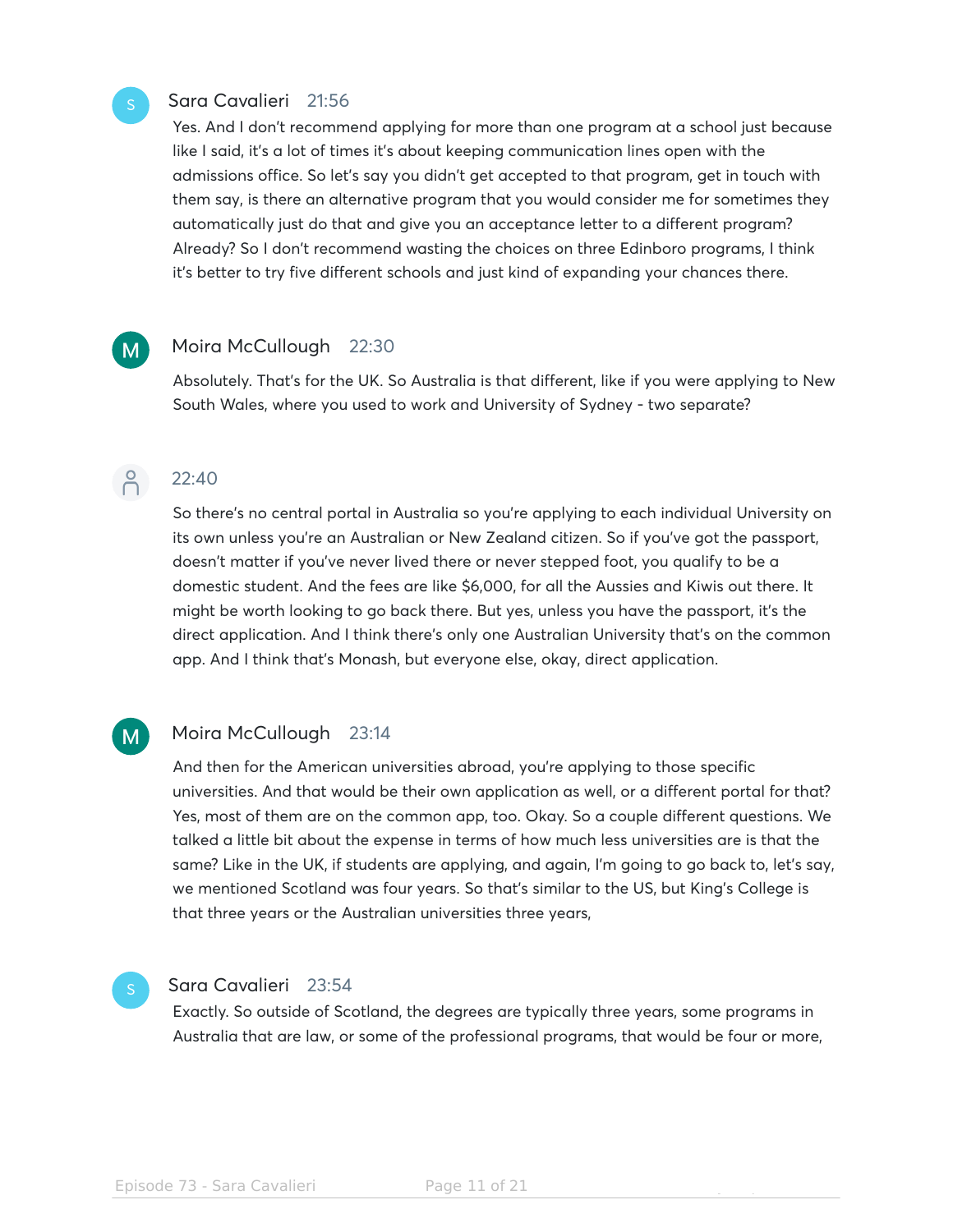but in the UK, excluding Scotland, you also have the chance to add a year abroad or a year in industry. So you could go to one of the partner institutions on exchange or work in an internship in a company locally or overseas as well. And that would add the fourth year option to that. But if you're not doing either of those options, then yes, the degree would just be three years.

### Moira McCullough 24:28  $M$

And then I heard recently about the Trinity College and how they have a partnership some of these international universities are having to into programs with US schools. Can you talk a little bit about that and how students might apply to those types of programs and is it more strategic to apply to Columbia or to Trinity, Dublin?

### Sara Cavalieri 24:52

I've heard that it's easier to get into the dual degree with Trinity and Columbia than just to get into Columbia, but I think it's a great experience. You get two degrees from two institutions in four years. So it makes you look very competitive in the job market. Having said that, one thing to consider is you do need to be a bit resilient because you're living in a place for two years getting adjusted. And then all of a sudden, you're being uprooted and thrown into kind of a new environment as well, which is great for the independence aspect and adapting and, you know, facing challenges, but at the same time, it's can be really difficult because you, you fall in love with the place and you make your circle of friends, and then all of a sudden, you're, you're leaving faster than you expected. So definitely worth considering the type of experience that you want to have.

### Moira McCullough 25:36  $M$

Well, definitely, when we used to live overseas, our big joke was the first year is the hardest, the second you start to reap the benefits. And then you'll see a lot of people leave during that second year. And it's the getting over the hump. It's a third year where then you really get to have fun, and you're settled and everything like that. But the two plus two, as you said, you're not, you're not settled long enough to make a home per se. Or you have to go in there with the right frame of mind that you're going to go after it. And every single day is gonna be a new journey.



### Sara Cavalieri 26:07

Yes. And you'll also be with the cohort as well so you won't be the only one that will be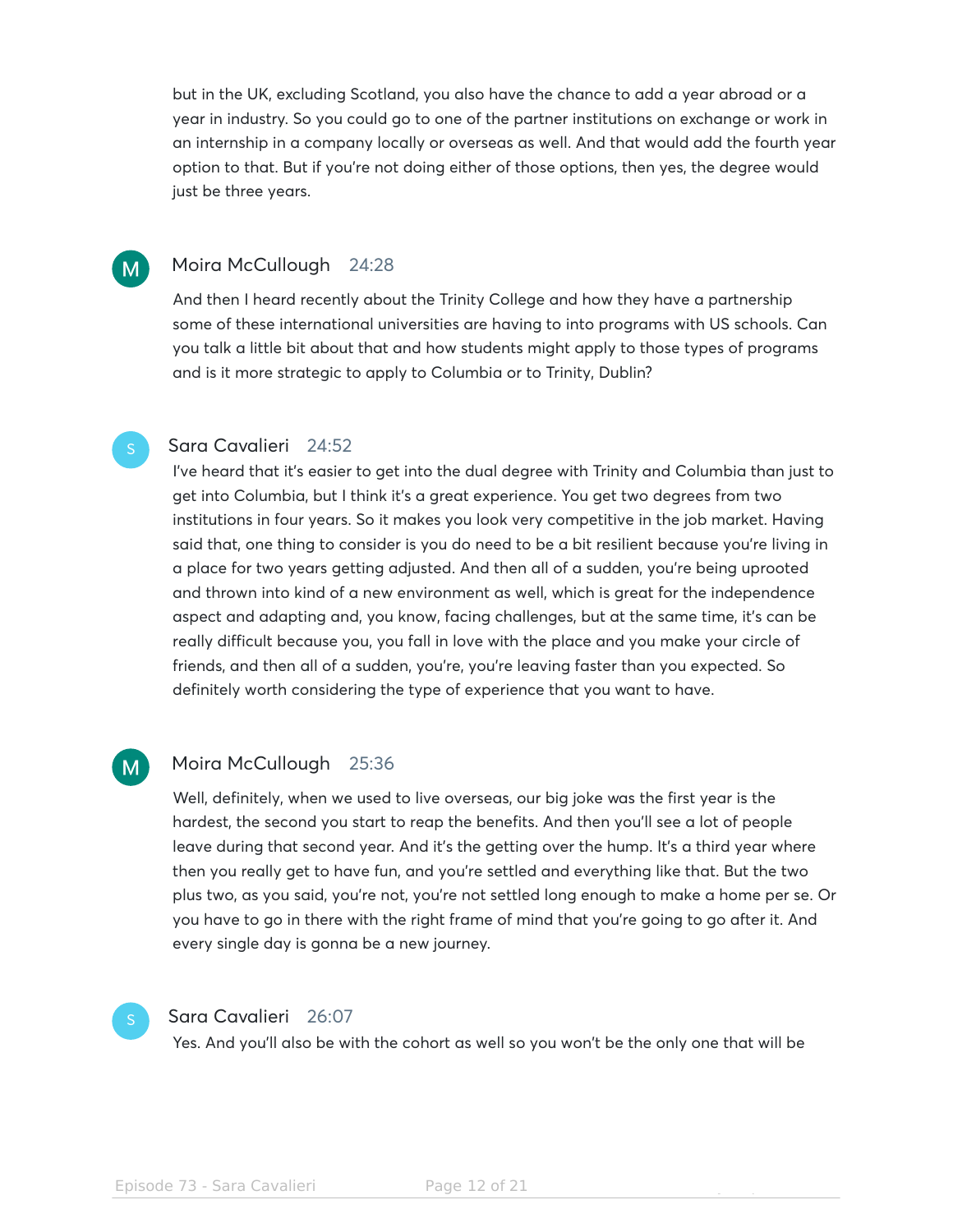doing that. So it's worth keeping that in mind too,

#### Moira McCullough 26:14  $\mathsf{M}$

In terms of other parts of the campus experience once you get like housing, and I know that it's not like they have parents weekend, do they Sara?



### Sara Cavalieri 26:23

No unless the mom decides to drop in unexpectedly. It is a different campus culture.

## $M$

### Moira McCullough 26:30

But that's something that students should be aware of as well, just because of the fact that from what I'm told and please clarify for us, they don't hear from parents and sports are not big, you're getting a different campus experience than you would at a US University.

### Sara Cavalieri 26:45

Absolutely. Yes, I think the biggest differences are one, there is no greek life, no fraternities and sororities, some students, that's exactly why they want to go overseas just to get away from that. Also, the sports aspect, definitely more the participation culture. So people love to play sports at universities overseas, and there'll be social sports, they'll be more competitive performance sports as well. But you're not going to have 100,000 people coming and watching your game. So if you really wanted that rah rah, football weekend kind of experience that's not going to exist overseas. But you have the local sports teams overseas as well. So in Australia, there's cricket, there's rugby, there's Australian rules football in the UK, you've got the Premier League. So there's lots of other teams that you can go and support and have that kind of experience in a slightly different way. You mentioned housing as well, that's also a really interesting point overseas, there's no roommate culture. So students will have their own rooms, sometimes their own bathroom, usually shared cooking facilities as well. So it's a lot more independent living. And usually housing is guaranteed for international students for the first year. And then after that students would typically move off campus and get a flat with with friends. Also, I think it's worth managing expectations. Because we've all seen the the fantastic dining halls here in the US like loads of options overseas. Not all universities even offer meal plans, but if they do, it's, it can be pretty much just one building and set hours where you can go in and have a meal. And it's it's not as fancy, I think that's one thing that kind of shocks students sometimes. So it's worth managing expectations, a lot of students will will cook for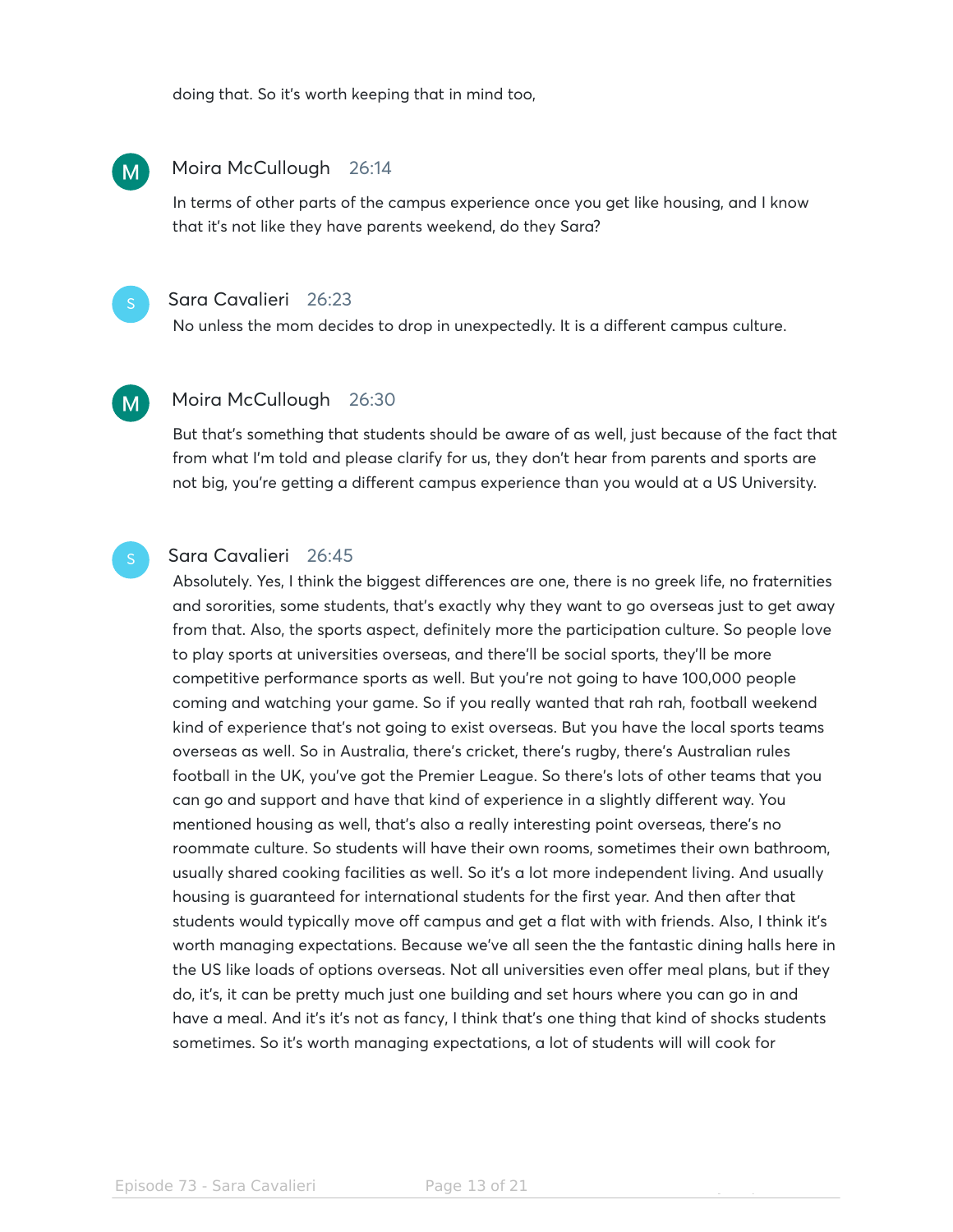themselves. So if if students are independent and wanting to do that they have that option to

#### Moira McCullough 28:32  $M$

Well, I would also then caution that in terms of financially, that needs to be factored in to the cost of attendance, because that could add up pretty quickly. As we know going out every night, you could blow through your monthly allowance pretty quickly if you took that route versus buying and cooking for yourself.

### Sara Cavalieri 28:53

Correct. One other thing I should mention though, when speaking about finances is that usually students in most countries, you're able to work part time during your your program. And if you're staying over summer, you're able to work full time. Australia, New Zealand, for example, the minimum wage is like 20 something dollars, so it's quite high. And the exchange rate is good for Americans as well. It's just a good opportunity to get some extra pocket money to help pay for trips or going to restaurants and things like that. Usually you can only work about 20 hours a week. But there's no restrictions in terms of you know, working on campus or working in a local coffee shop. I generally recommend students not to start working in that first year just to focus on getting adjusted and settling into the new life and the studies because it's quite a different academic system as well. Once you feel comfortable, then maybe the second year look for a part time job.

### Moira McCullough 29:43

 $M$ 

Do they help you on the part time jobs is that something that the school helps students with or is that really again being like self motivated and advocating for yourself and going out and finding that on your own?

### Sara Cavalieri 29:54

I wouldn't say the ladder universities, they do have career centers. So there are often part times available that the Career Centers are aware of, they can definitely help students kind of sort out their their CV's and prepare if they were preparing for an interview. But I think for the most part, it's just a matter of the student going out and going into various places and just handing out their CV and seeing if they're looking for workers. We talked about career centers, that's probably a different concept as well. In those universities, many countries do have a post study work visa. So if students after they graduate, if they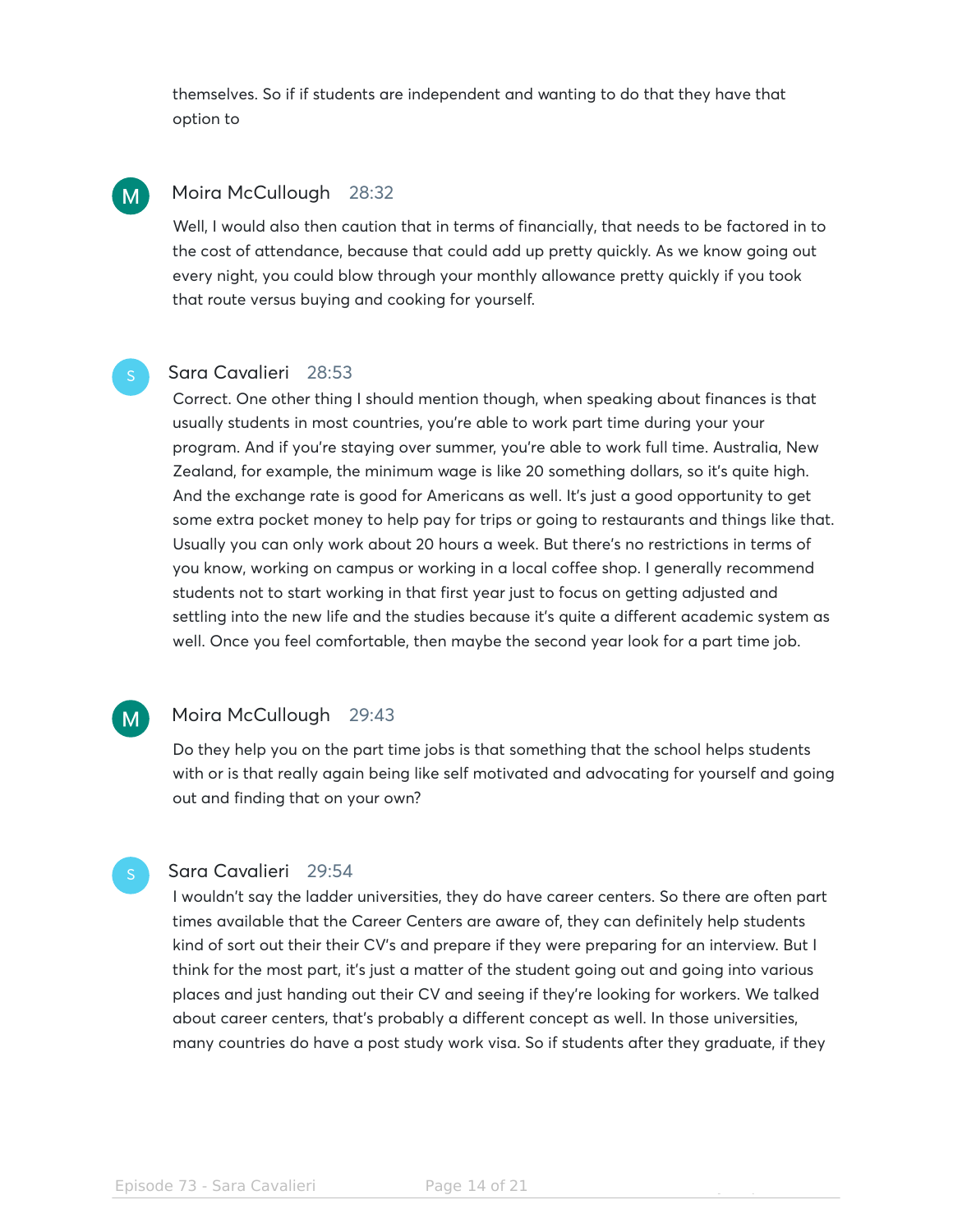wanted to stay, they'd be able to apply for a visa between one and three years putting on the country, a lot of times students will go to the Career Service and just get help preparing for the interview getting the local CV, because every country has a different kind of culture in terms of applying for jobs. I know in Australia, when you're applying for kind of a more professional type of work, it's a really long application process. You have to put your CV and you have to put your cover letter, and then answer a huge number of questions. Sometimes it's hard, it's hard to apply. So the Career Services is great. They often run career fairs as well as bringing companies from all around the world at New South Wales, where I studied my for my Masters, they had an affair specific for international students. So companies that were coming directly to recruit internationals.

#### Moira McCullough 31:24  $M$

And that's the other thing when we talked about little bit about the differences in in the campus experience with clubs. There's not like 300 clubs that you can choose from at some of these schools.

### Sara Cavalieri 31:34

Yes, both of which have between 200- 300 clubs. That's kind of the main way for students to get involved on campus and meet friends. And I did this really well personally as an undergrad. But when I went overseas, for my grad program, I don't know, I was just really focused on the academic side of things and doing well. And I didn't get involved at all. And I really feel like my social experience suffered. So I think that that clubs and societies are the best way for students to to form those friendships, especially if they're over there on their own.

### Moira McCullough 32:06

And you've mentioned academic a couple times. And I just know, from way back when going over and setting a semester over there. I was at a really good high, high school, I was a really good, you know, college as well. But academically, I felt like I wasn't there yet. It was really, really hard. So is that something that you definitely caution students with? I mean, you're you may have been in an honors econ class here in the States, but I think it's more rigorous over there, or is that not correct?



 $M_{\odot}$ 

### Sara Cavalieri 32:39

I don't know if it's more rigorous. I think it's just different. And like you, I don't think that I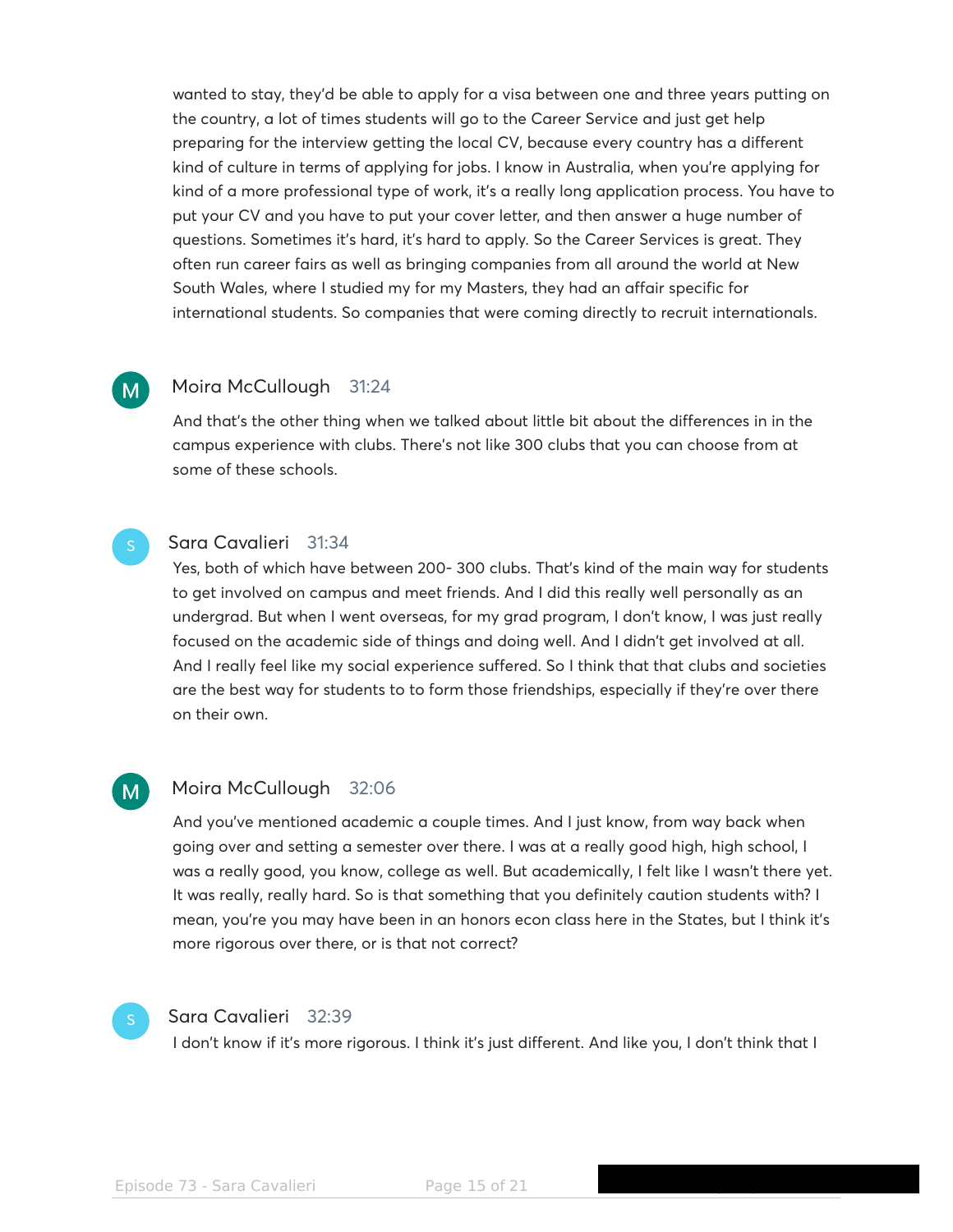was really prepared for how different the academic style was in the teaching style as well. So in the US, I feel like a lot of times professors are kind of hand holding students checking in finding out like, why aren't you in class, that sort of thing. Whereas overseas, you're, it's very much independent learning. So you'll have a lecture, you also have probably a tutorial or seminar, which is smaller groups. And that's kind of really where you have your discussions and group projects and whatnot. But I found if I wasn't keeping up with the readings, nobody was on my back telling me, you need to be reading this. So you're in a class a lot less. And I just remember thinking, wow, I have so much free time, I'm gonna travel, I'm gonna do this and do that. But I wasn't keeping up with the readings. And I found at the end of the semester, I suffered, because there's a lot bigger emphasis on the final. So it can often be worth 60% of your semester grade to have fewer assessments for your time in class, as I said, so if you're, if you're feeling like you're struggling, it's really up to you to reach out. And the professors are lovely, they have office hours, you can go in and ask for help. But it's really about asking for help. And that's one thing that I didn't figure out right away. And the other difference, I guess, is in terms of grading where in the US we're so used to kind of, you know, being the best and getting the A plus but a pluses are quite rare overseas. In fact, I remember getting a credit in Australia, which is like it was a 60% and I just remember thinking, Oh my gosh, I really bombed this paper and they're like, my classmates like a credit is great, like you did well you should be happy with that. So I think it's just kind of managing expectations and and just accepting the fact that you're not going to get a pluses on everything. It's so it's it's it's a completely different teaching environment. Having said that, they do a really good job in orientation of preparing students academically, what to expect there's writing workshops, but it's up to the student to go and make use of those, they're not going to force you to go to those sessions.

#### Moira McCullough 34:42 M<sub></sub>

So that's that's a great point as well in terms of the orientation said, do they offer that is an optional and you would definitely with your students recommend or to any student listening. If you get accepted to one of these schools, if they have the orientation program go like that's a no brainer.

### Sara Cavalieri 34:59

Yes. It's a no brainer. I mean, orientation is a great time to meet other students as well. Just because, you know, a lot of times, they'll have kind of fairs with all the clubs out there talking about things that they can join, you'll be in sessions grouped with your academic subjects. So you'll get to meet people from that subject area, you'll have the more general sessions as well, sometimes there's sessions specific to international students. So it is so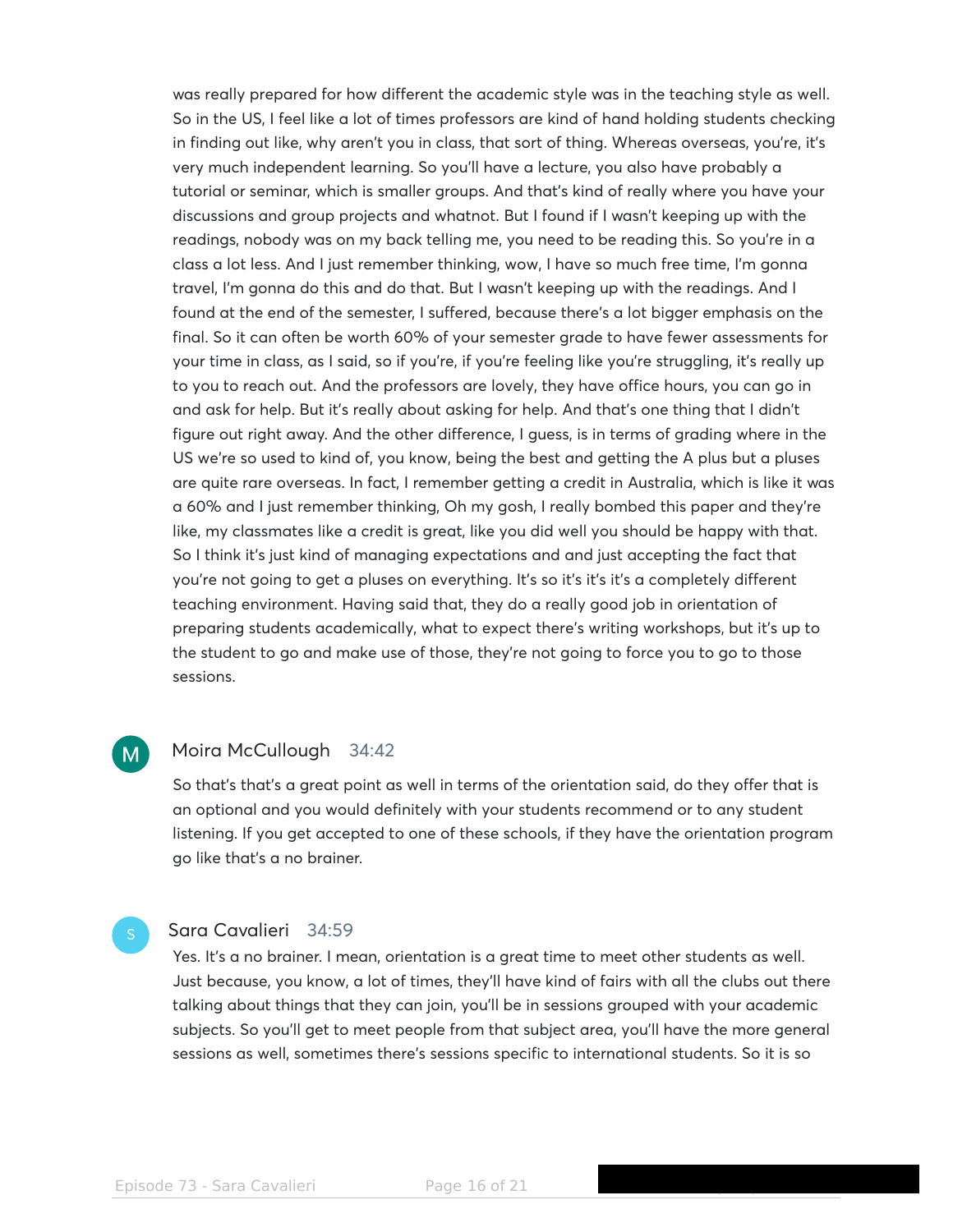valuable to go, it's usually about a week long. And I think that students who do attend orientation end up adjusting much quicker and doing much better than those that kind of just come and jump straight into the academic side of things.



Moira McCullough 35:38

Is it offered right before school?

### Sara Cavalieri 35:44

It's usually a week before the classes start.

### Moira McCullough 35:49  $M$

Okay. And then I know when my son applied, and this was for a semester abroad, but University of Sydney, then a couple of the schools and University of New South Wales, they had a surf camp that they offered for students beforehand. And I remember him saying, No, I'm not going to spend it. It's just too much. And I thought, you have to like, yes, that's a no brainer. And he met a whole host of students from different from University of New South Wales, which was great, because then they all meet up afterwards at this kind of same places. They go to Bondi Beach for this, you know, Sundays or whatever it is. But is that something else that they offer before? Absolutely,

### Sara Cavalieri 36:27

Yes. So a lot of times there's organized trips, sometimes there's clubs specific for international students, or even North American societies. So it's kind of a nice, I know, at Edinburgh, there in North American society, they put on a Thanksgiving dinner and have Fourth of July parties just to kind of make you feel more at home to your point as well. I think, you know, a lot of times students think, oh, I don't want to spend the money and go on this trip. But it's so important. Those are the places where you really form those friendships. And you know, you're you're going all the way over there. Why not? Just Just go for it.

### Moira McCullough 36:59  $M_{\odot}$

Absolutely. Last thing in terms of finances, you also think, can you talk about FAFSA? Some people may think, we can't apply it overseas, but you can get aid. And you can use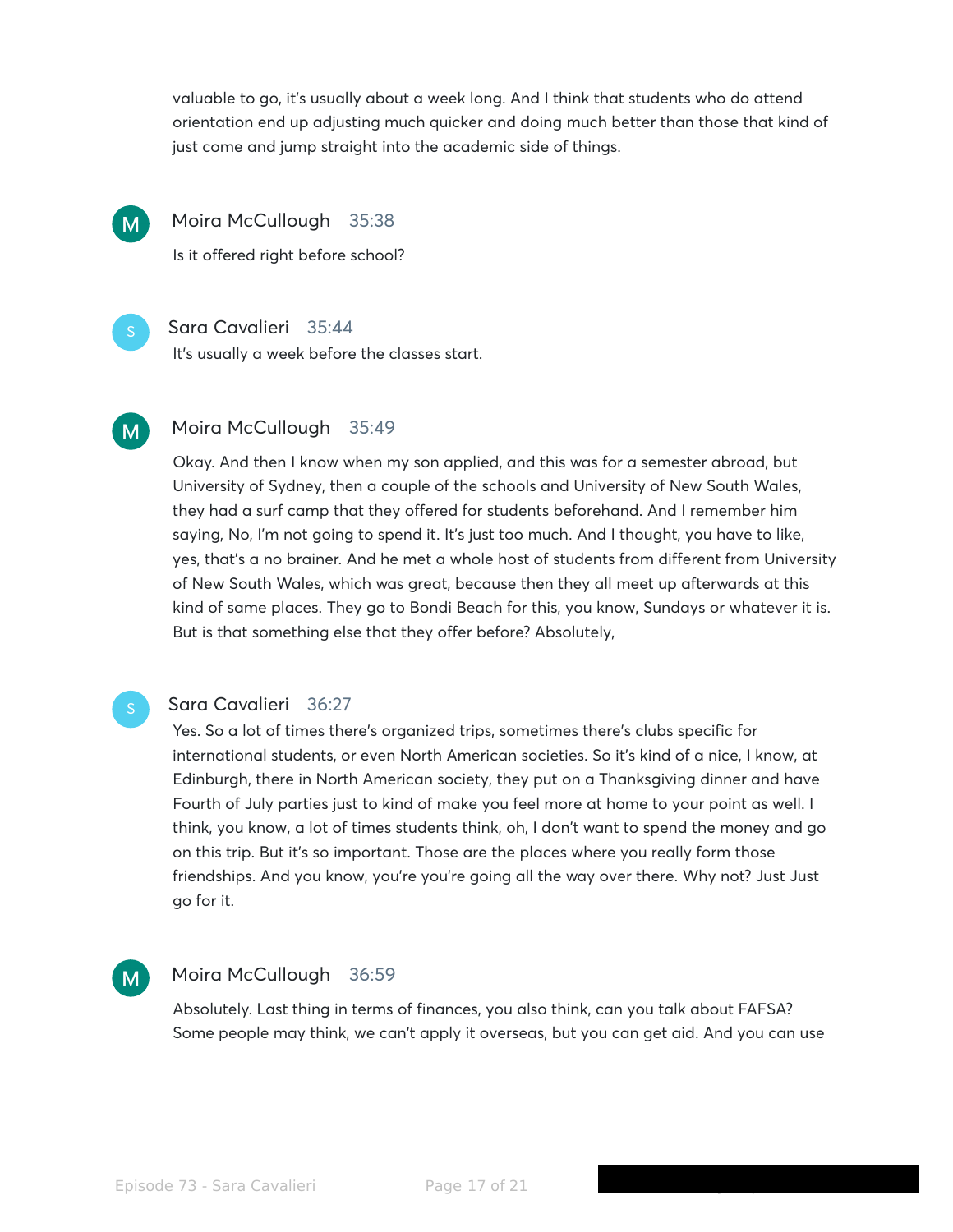FAFSA overseas for certain schools.

### Sara Cavalieri 37:18

Yes, absolutely. There are a number of international universities that are FAFSA approved, I want to say it's around 300 or so. So students can take out direct loans to help cover the costs of their tuition and living expenses. Having said that, the Pell grants or any other form of grants, they don't apply to us only, but the loan portion is eligible as long as the school is FAFSA approved. And there's a website that has a database of all those schools that are updated, I think quarterly But personally, I when I went to do my grad program in Australia, I took out FAFSA loans to go to New South Wales, I ended up staying in Australia working because of the high salaries there and the exchange rate at the time, I was able to pay off my grad loans and my my remaining undergrad loans in just one year. So I still have friends that are still paying it off.

### Moira McCullough 38:06

 $M$ 

That is really impressive. Every parent is like trying to, you know, take notes on that front.

### Sara Cavalieri 38:16

Yes, I mean, that's the thing you kind of have to look at, you know, the tuition is often lower, check out the exchange rate. Many universities offer merit based scholarships. So when you when you factor it all together, including a three year degree, so that's, you know, one whole year that you're not having to pay living costs and tuition. A lot of times it does come out to be way in your favor to go overseas.

#### Moira McCullough 38:42  $M$

Thank you so much, Sarah, that was a wealth of information. Unbelievable. I am already thinking about where I'm gonna apply for school. I have my MBA, but why not go back for my PhD too. I may have to book a session with you. What do you wish you knew before you attended college?

## Sara Cavalieri 39:02

I wish I knew that overseas universities, you don't have to do general education requirements. So I personally hate math. Had I known that I wouldn't have to do statistics or anything like that. And as part of a journalism degree, I would have absolutely gone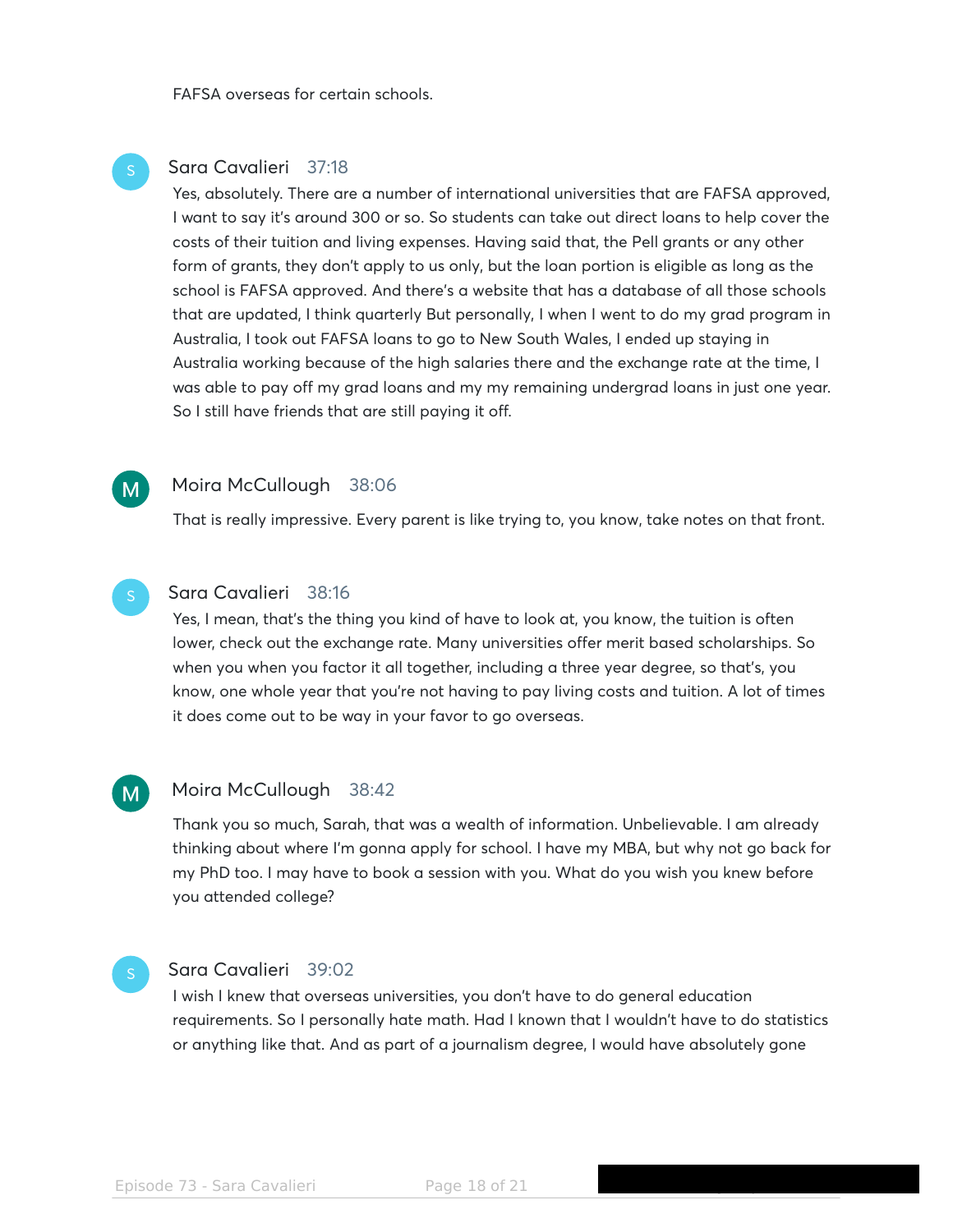overseas because I was really passionate about writing, and maybe I would I would still be working in journalism had I just gone straight into it, rather than you know, because pretty much it was just my junior and senior year that I was taking the journalism classes. And this was a while ago. So you know, this was at a time when you could specialize in broadcast. And online journalism was just an elective that you could do, whereas now it's like, it's all digital. So I think just having known that, you know, I didn't have to look within my own borders. I think life would be different. But having said that, I am who I am because of my experiences. So that's fine. And he did.

### Moira McCullough 39:56

 $M$ 

M<sub>1</sub>

I think you've done so much that you know, I think he turned out okay. Yeah, I think we're all about food here. Any any places that you would recommend if students who are on a college campus at one of the ones that you worked at or attended or have been to that you would recommend?

### Sara Cavalieri 40:16

I guess I have two answers for this question. The first one I at the University of Edinburgh is campus, there's a place called espresso. Perhaps they have amazing porridge which is like oatmeal, but better if they do it really well with berries and what not. So I that that place stuck out in my mind. Besides that, I would say I'm a big coffee drinker after living in Australia, they have the best coffee. So I kind of judge campuses based on where I can get a good coffee. That's what I'm always on the lookout for. And my favorite coffee place on campus is happens to be in Perth, Australia. So you have to go quite far to find it. But it's a place called The 10th State. They do amazing coffee, they give you a little panda cookie as well. And it's also a little shops, the things that they sell changes on a regular basis. It's very hipster and trendy kind of whatever they they find. But it's so cool. Every time you go in there. It's a different experience different things to look at different foods and desserts that they offer as well. But best coffee in my opinion.

### Moira McCullough 41:18

Oh, I love coffee too. But I love it sweet. So anyone who's going to give me a cup of coffee with a cookie? I'm all over that. Yes, it's the best. Sara, thank you so much for joining us today in providing this wealth of information. It just makes you realize that as a student thinking about it, it would be easier if you thought about it in junior year, rather than all of a sudden adding it to your list in October or November of senior year. Exactly.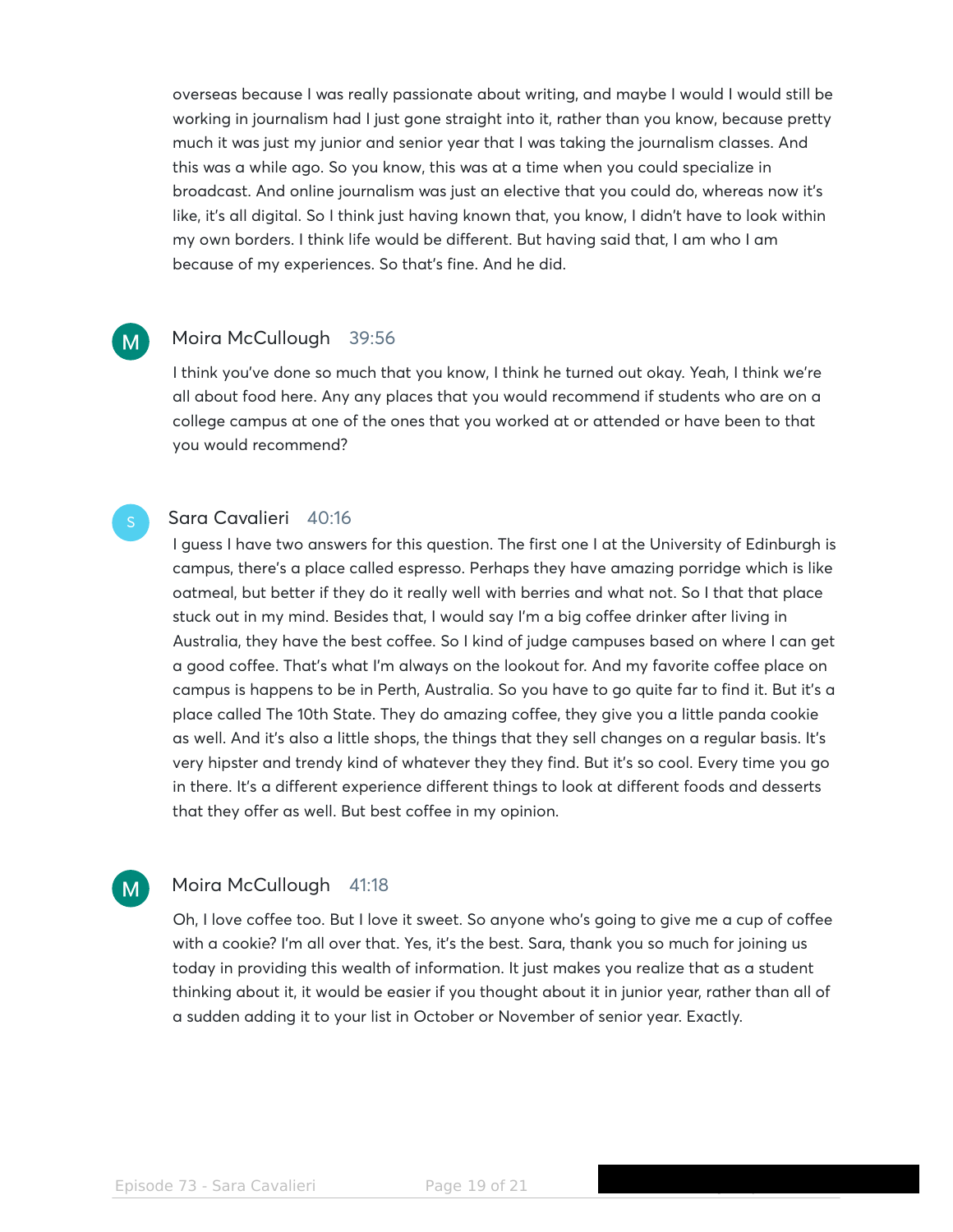

 $\mathsf{M}$ 

## 41:51

The best advice I could give students is just start early. I'm working with some freshmen now. And it's amazing that they've already decided that they want to go overseas, but they'll be in the best position because they've been able to plan the right curriculum. They've been able to plan kind of mentally, they'll be hopefully be able to visit some campuses as well. They know it's really hard to choose a university without visiting but most most do. So yes, best advice. Just start early in your planning,

### Moira McCullough 42:17

In terms of with COVID, and what's with a lot of the campus on campus programming was non existent this year. In terms of Australia in the UK, What's changed? And are they open to on campus visits?

### Sara Cavalieri 42:33

Yes, that is a really good question. At the moment, Australia, New Zealand are closed, they've been closed for more than a year. Now. They're not likely to welcome visitors until 2022. At this stage, even Australia and New Zealand citizens are having a hard time getting home. On the other hand, the UK is hopefully reopening international travel on May 17, depending on kind of what happens, they're putting in a traffic light system. So if your country's on the green list, you won't have to quarantine you just have to test before you depart. And also to date up to two days after you arrive with a rate that the US has been vaccinating people, it's hoped that the US will be on the green list. For students that went last year, they were always able to arrive there would just be a quarantine requirement in place. But hopefully that quarantine won't exist anymore. And then for schooling and once they're there, is it as of now or do in terms of a hybrid scenario, or was it virtual in your room? Because that's another big question for students in terms of making sure it's the right fit.

# $M$

### Moira McCullough 43:41

If that's not going to be an option for a year.

### Sara Cavalieri 43:44

Yes, it's pretty much mostly been hybrid. So large lectures online, and then the tutorials or seminars in person, not sure what's going to happen this fall. I think it really depends what